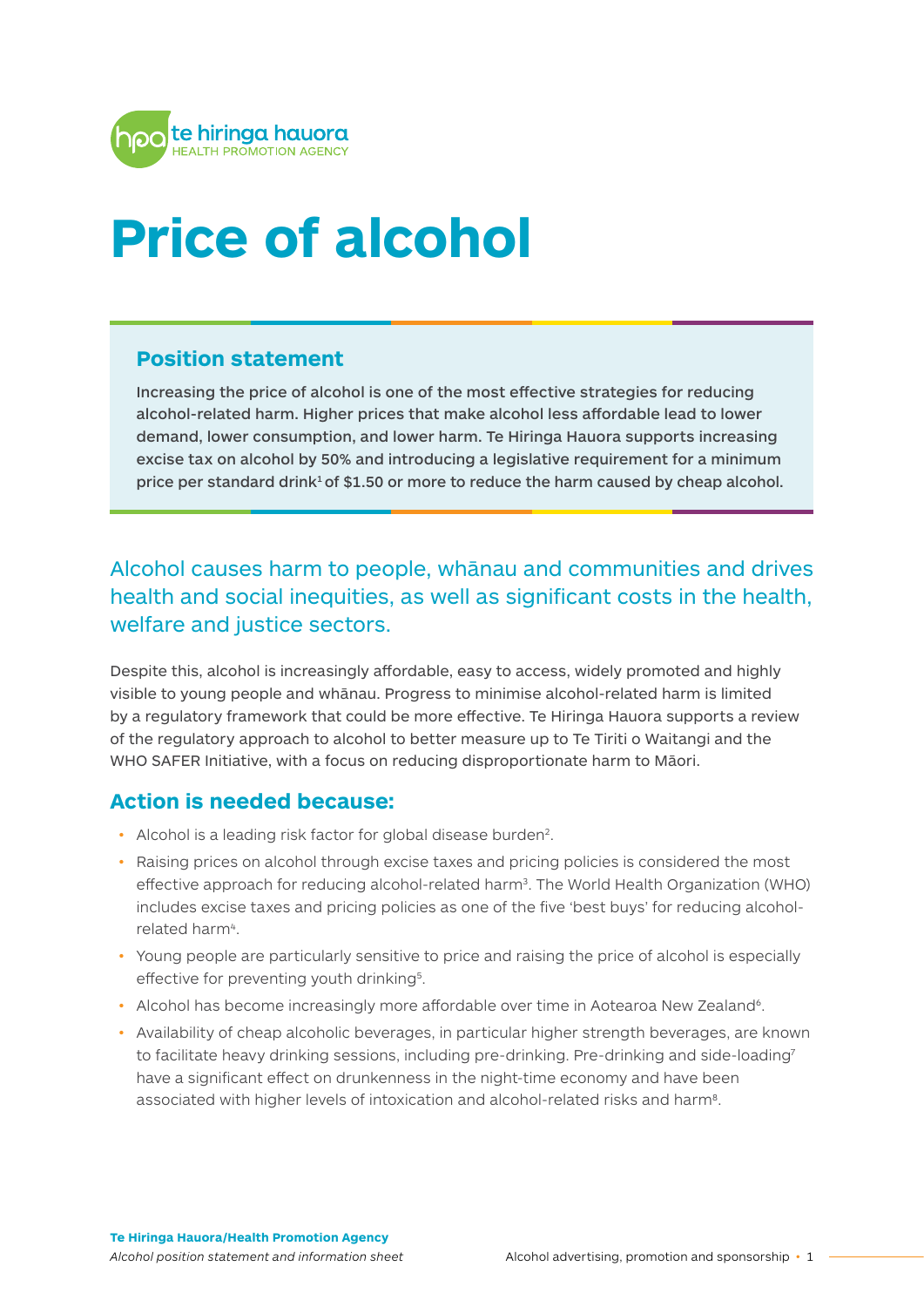- The cost of alcohol-related harm is contested and depends on assumptions about what to include and what price for each input is appropriate. However, in 2018 Business and Economic Research (BERL) economists suggested that harmful alcohol use cost Aotearoa New Zealand \$7.85 billion annually<sup>9</sup>. By comparison, alcohol excise revenue was \$1.064 billion in 2020, and the current levy on alcohol products, which funds alcohol harm reduction activities carried out by Te Hiringa Hauora, is \$11.5 million per year (~1% of the alcohol excise revenue).
- A number of reviews have consistently recommended stronger action on alcohol price, including:
	- Law Commission's report: *Alcohol in our lives: Curbing the Harm* (2010)
	- Ministry of Justice research report *The Effectiveness of Alcohol Pricing Policies Reducing harmful alcohol consumption and alcohol-related harm* (2014)
	- New Zealand Medical Association's *Reducing Alcohol-related Harm* (2015)
	- *He Ara Oranga the Government Inquiry into Mental Health and Addiction* (2018)
	- Te Tiriti o Waitangi Healthcare claim Wai 2624 (Wai 2575)
	- Alcohol Healthwatch's *A Road Map for Alcohol Pricing Policies: Creating a fairer and healthier Aotearoa New Zealand* (2020)
	- Mental Health and Wellbeing Commission report *Mā Te Rongo Ake / Through Listening and Hearing* (2021)
	- Alcohol Healthwatch's *Evidence-based alcohol policies: Building a fairer and healthier future for Aotearoa New Zealand* (2021).
- A 2019/20 survey found that 33% of respondents supported raising prices on alcohol through excise taxes, and pricing policies<sup>10</sup> and 61% of respondents to a 2019 UMR public opinion polling supported increasing the price of alcohol if the revenue was used to fund mental health and addiction services<sup>11</sup>.

## **Current legislative framework**

#### **Excise tax**

- Excise tax is levied on the domestic manufacture of alcoholic beverages and an excise equivalent duty is imposed on imported alcoholic beverages, under the Customs and Excise Act 1996. Excise rates are adjusted annually based on movements in the Consumer Price Index.
- As a general principle, excise is proportional to the volume of alcohol so that low alcohol beverages accrue less excise than higher alcohol beverages. Approximately 15-20% of the price of most beers, wine and ready-to-drinks is excise tax, whereas for high strength spirits around half the price of the bottle is excise tax.

#### **Other measures**

• Under the Act it is an offence to promote or advertise deals that may encourage excessive consumption of alcohol. Examples include discounts on alcohol of 25% or more below the price at which the alcohol is ordinarily sold (anywhere that can be seen or heard from outside the licensed premises) or promotions involving free alcoholic beverages.